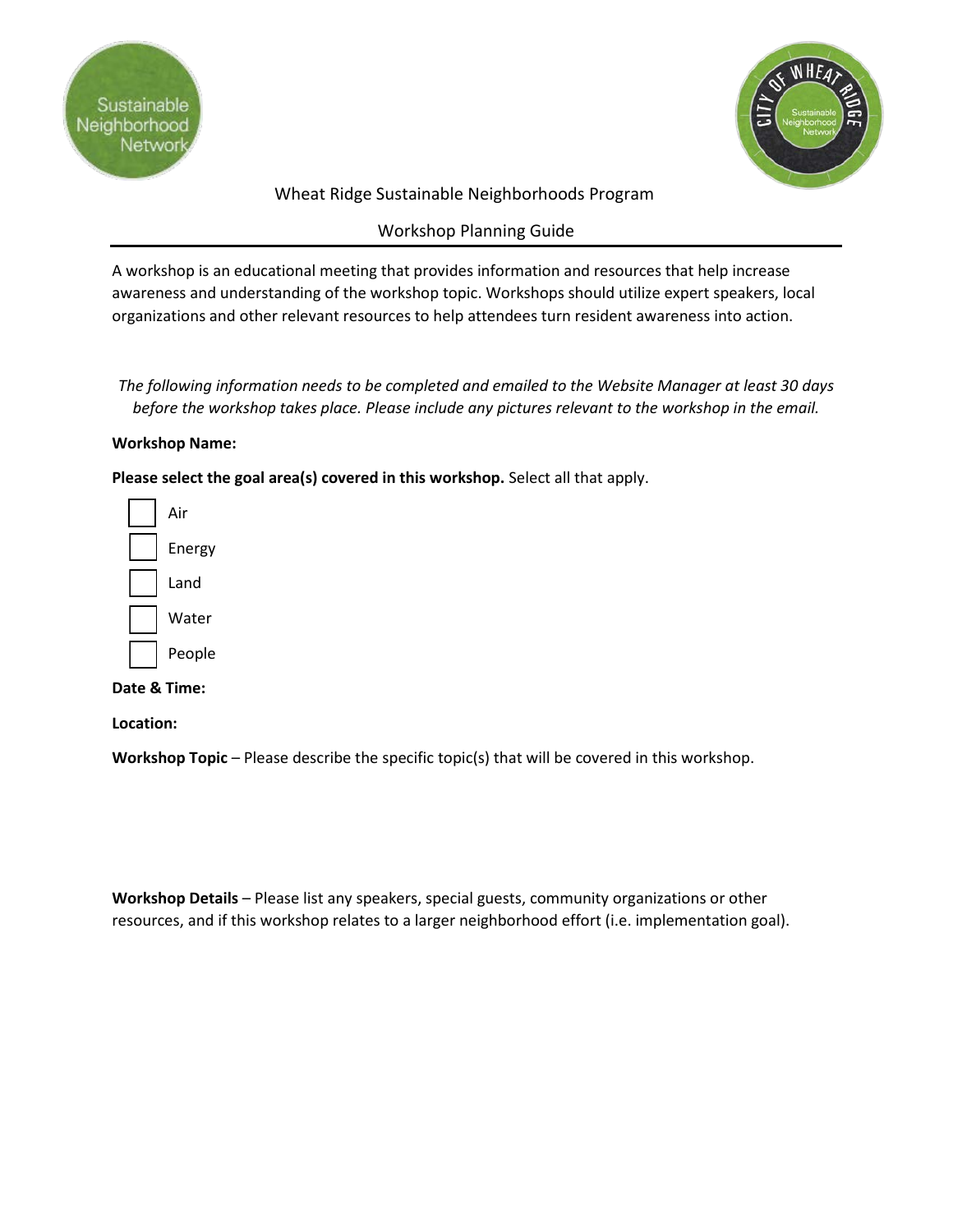



### **What outreach strategies will you use?**

**Is the workshop zero waste?**  $\begin{array}{ccc} \vert & \vert & \vert \vee \vert \text{e} \text{s} \end{array}$   $\begin{array}{ccc} \vert & \vert & \vert \text{No} \end{array}$ 

A zero waste event is one at which you divert at least 90% of all waste to recycling or compost instead of to the landfill. If this event is not expected to generate any waste at all, please select No. By choosing Yes, you are agreeing to collect, weigh and properly dispose of trash, recycling and compost.

**Assistance Required** – Please describe any assistance you would like from the City. Think through supplies like:

- Printed materials (fliers, sandwich board signs)
- Event supplies (EZ up, folding table, chairs, sandwich boards)
- Food and drinks for volunteers and/or attendees
- Other items that would need to be purchased

For items that need to be purchased, please link the URL or detail where the item can be purchased locally in the section below. If there isn't enough space, send an itemized list to sustainability@ci.wheatridge.co.us no later than 30 days prior to the workshop.

List the name, email and address of the person who will be collecting supplies for the workshop. City staff will coordinate drop off/pick up times with this person directly.